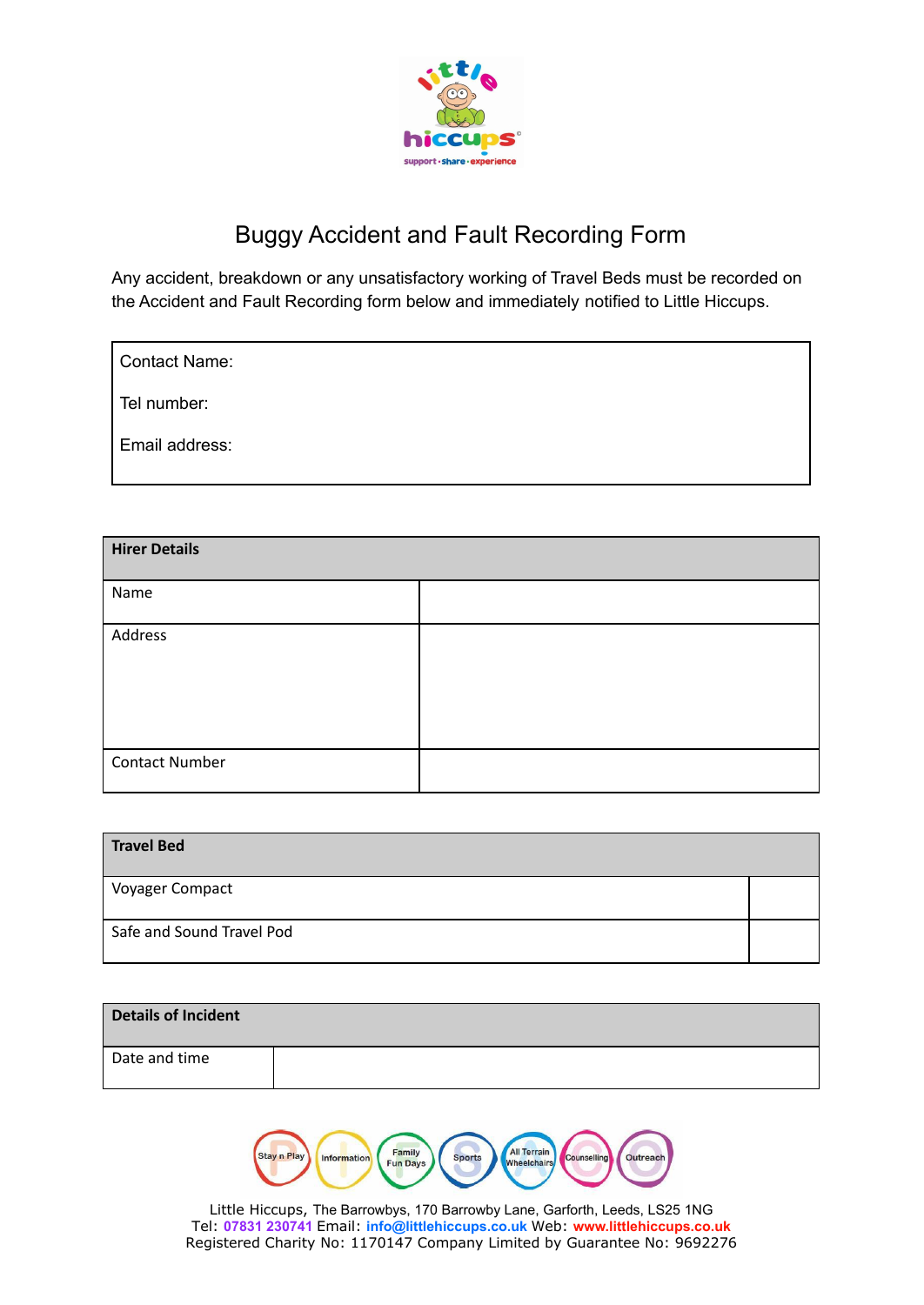

Location -

*please give specific details. Please provide address or location (road, building, floor, room, outdoor location, private residence etc)*

What happened -

*Please describe the near miss, accident, incident, dangerous occurrence etc., including events that lead to it, and details about any equipment, substances or materials involved.*

What part (if any) of the Travel Bed or attachment is damaged?

## **In case of Injury:**

Who was involved - *Name and contact details. Please include the full address for any third party injured (e.g., member of the public etc.).*

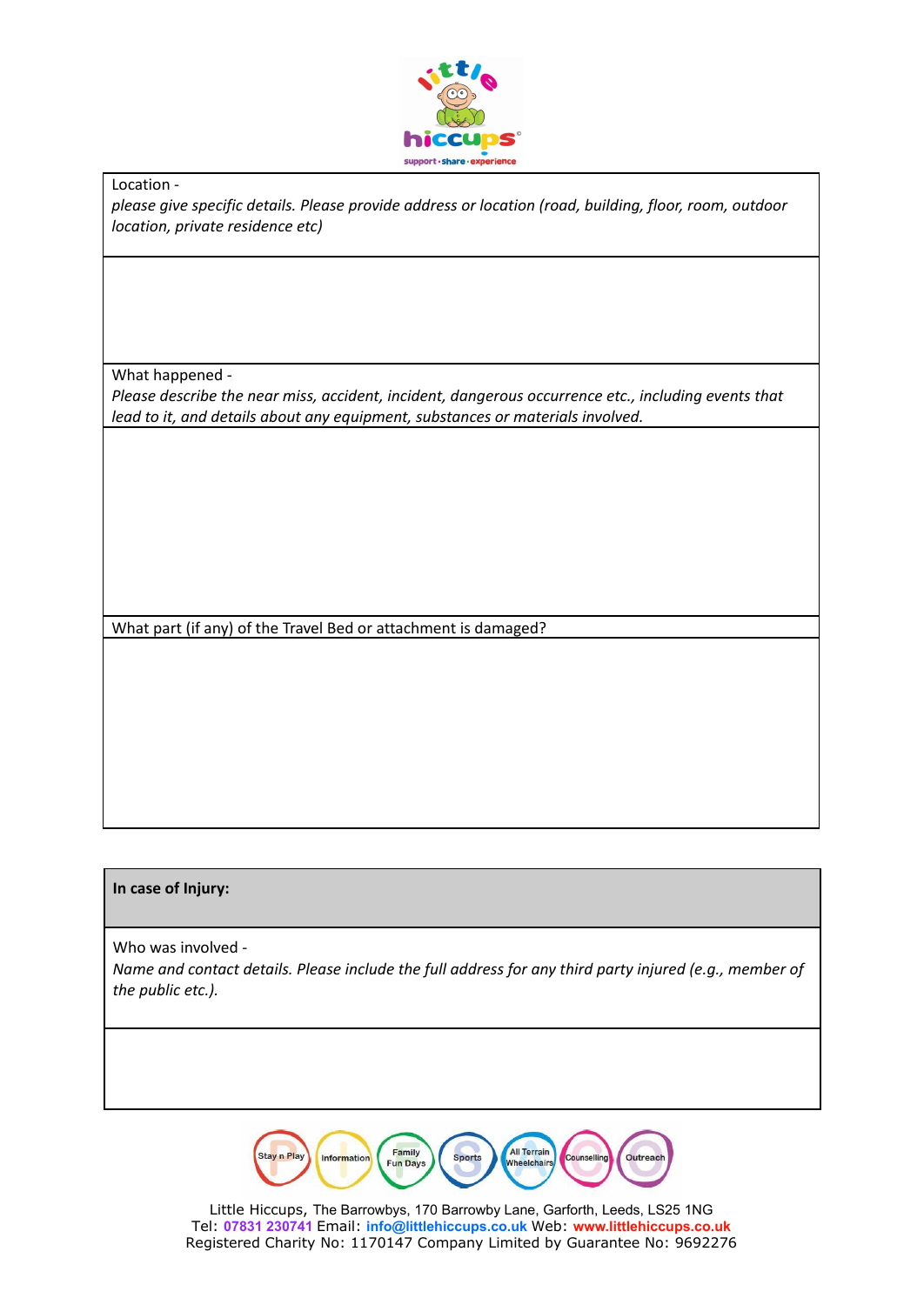

What type of injury / illness / disease has been sustained? - *Please include which part / side of the body was affected.*

What treatment was provided? *Please include whether first aid and/or hospital treatment was needed*

Witnesses - *Name (s) and contact details of anyone who witnessed the incident.*

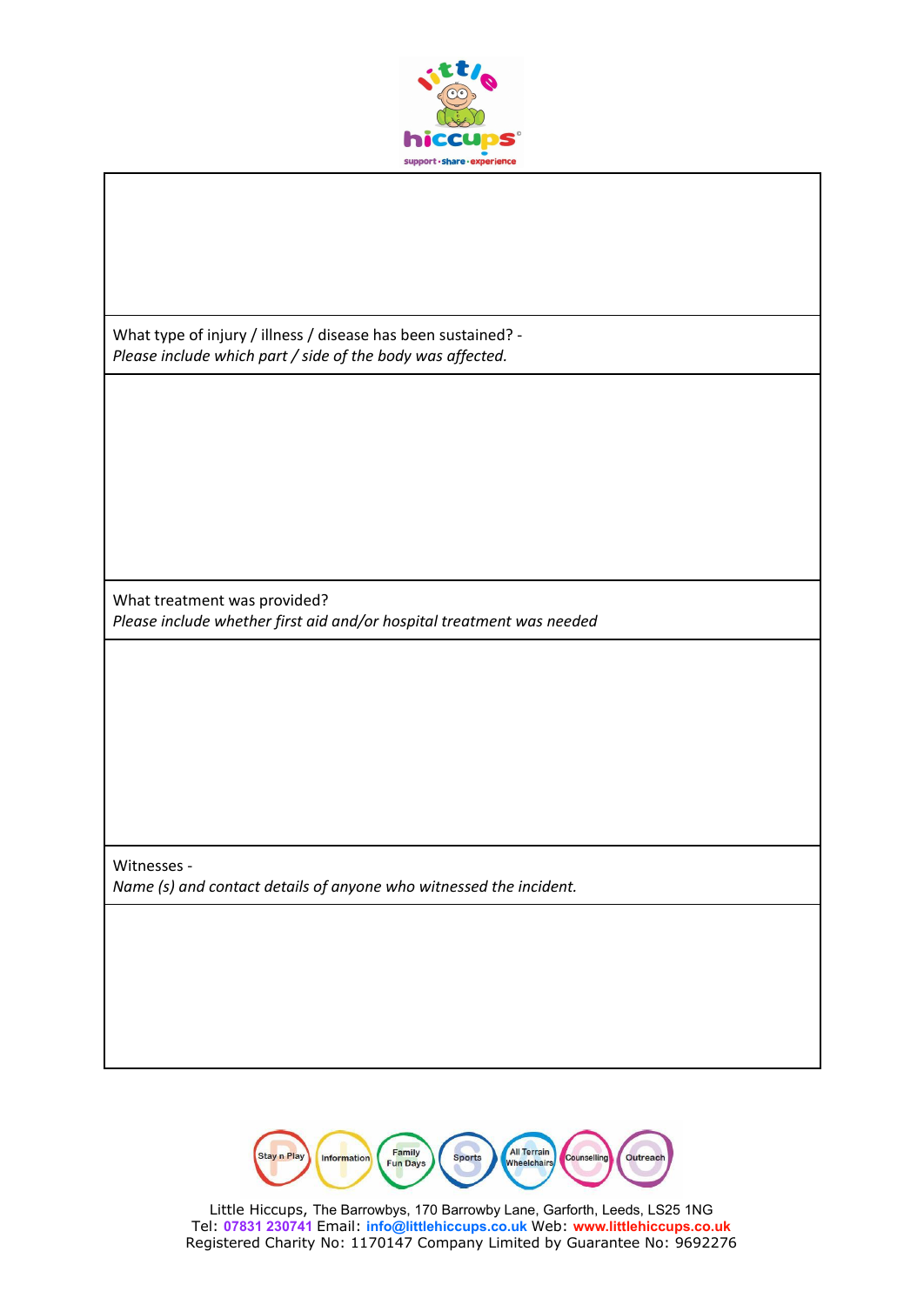

| Details of the person completing this form (if different to the Hirer) |  |
|------------------------------------------------------------------------|--|
| Name                                                                   |  |
| Address                                                                |  |
|                                                                        |  |
|                                                                        |  |
| <b>Contact Number</b>                                                  |  |

| <b>Details of reporting</b>                                                       |  |
|-----------------------------------------------------------------------------------|--|
| Date form completed                                                               |  |
| Have the Little Hiccups Trustees been informed?                                   |  |
| Please give details of who you have contacted, how and if you have had a response |  |
|                                                                                   |  |
|                                                                                   |  |
|                                                                                   |  |
| Signed                                                                            |  |
|                                                                                   |  |

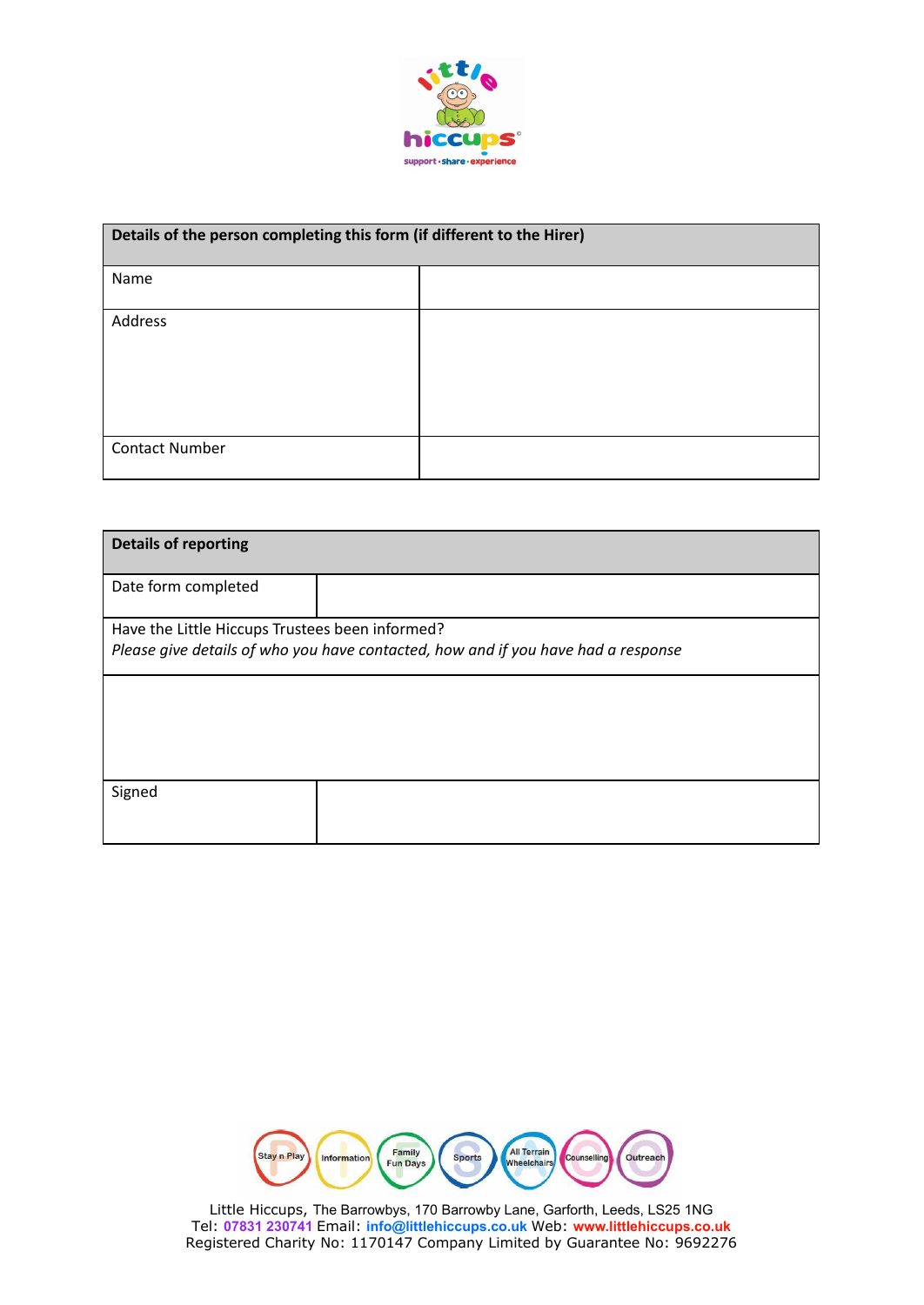

## Accident and Fault Follow Up Form

The following is to be completed by a Little Hiccups representative on the Buggy's return

| <b>Details of reporting</b>                                       |  |
|-------------------------------------------------------------------|--|
| Travel Bed:                                                       |  |
| Date:                                                             |  |
| Name of Little Hiccups<br>representative                          |  |
| Insurance Reference<br>(if relevant)                              |  |
| Police reference                                                  |  |
| (if relevant)                                                     |  |
| <b>Fault Details</b><br>Please be as detailed as<br>possible      |  |
| Steps taken to rectify<br>Please be as detailed as<br>possible    |  |
| Any further steps to be<br>taken?<br>Date and initial any updates |  |